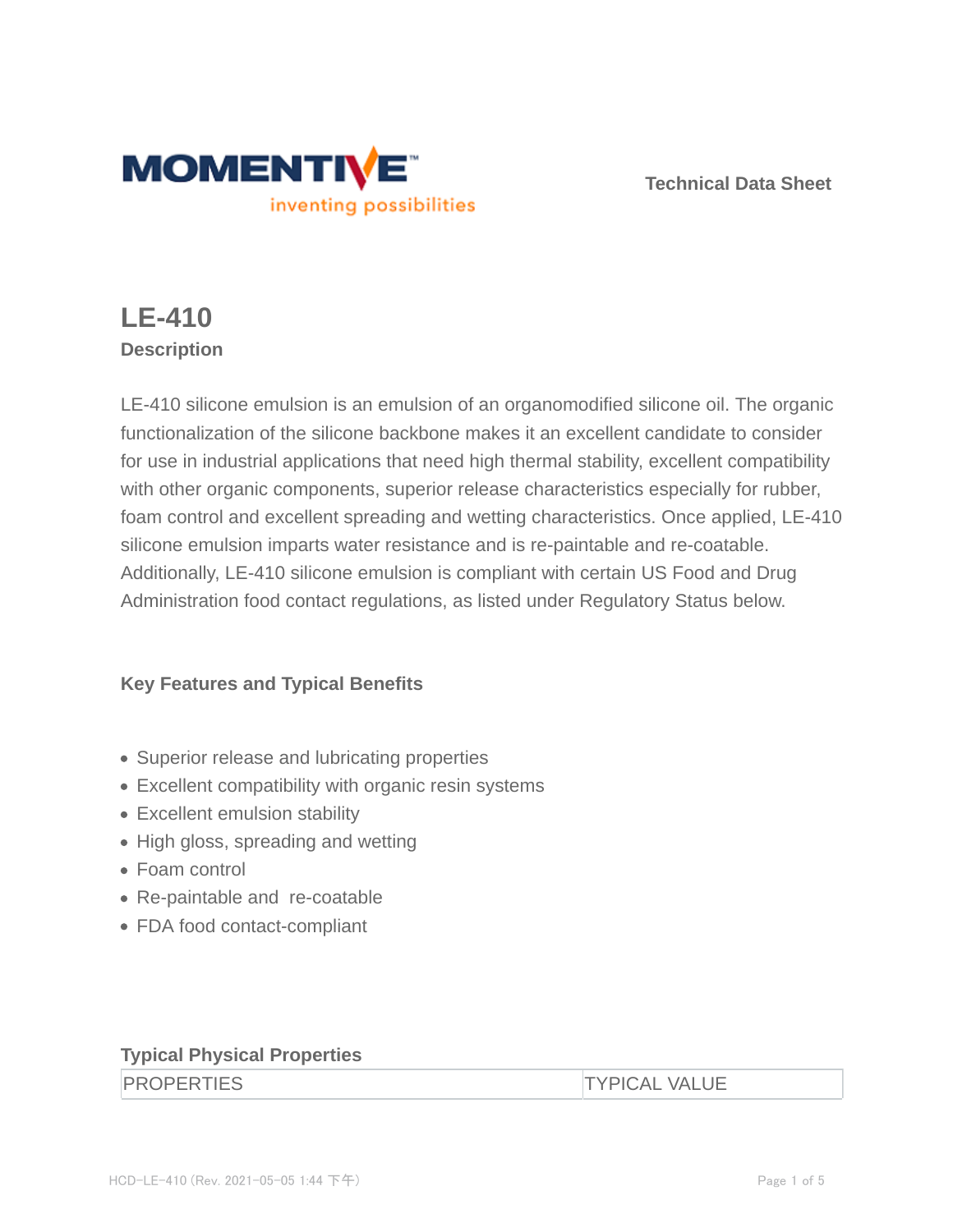| Appearance             | White liquid |
|------------------------|--------------|
| <b>Emulsifier type</b> | Non-jonic    |
| Silicone content, %    | 35           |
| Diluent                | Water        |
| Specific gravity       | 0.99         |
| Viscosity, cSt, 25°C   | 10           |
| Odor                   | Mild         |

Typical properties are average data and are not to be used as or to develop specifications.

## **Typical Applications**

LE-410 silicone emulsion is an excellent candidate to consider as an additive for/as:

- General release applications
- A release agent for rubber parts
- Inks, paints and coatings to impart gloss, increased thermal stability and moderate foam control
- Applications requiring high thermal stability
- A lubricant in water based formulations

A calender roll lubricant and threading aid in paper machines to help prevent the paper from sticking to the calender rolls without interfering with subsequent printing, gluing or coating of the paper

#### **Potential Application: Clupak Paper Production**

LE-410 silicone emulsion is an excellent candidate to consider for use in the manufacture of Extensible Paper. It can impart excellent release and lubricity between the paper and the heated drum at economical use levels typically without imparting detrimental effects to the end paper that may limit its end use. As a result, the paper may be printed, coated or glued. Further, it can enable full dough rise of packaged baking flour.

#### **Clupak Paper Applicaton - General Considerations for Use**

For this application, LE-410 silicone emulsion should be typically diluted to application strengths of about 2 to 3% in water. Diluted LE-410 silicone emulsion is generally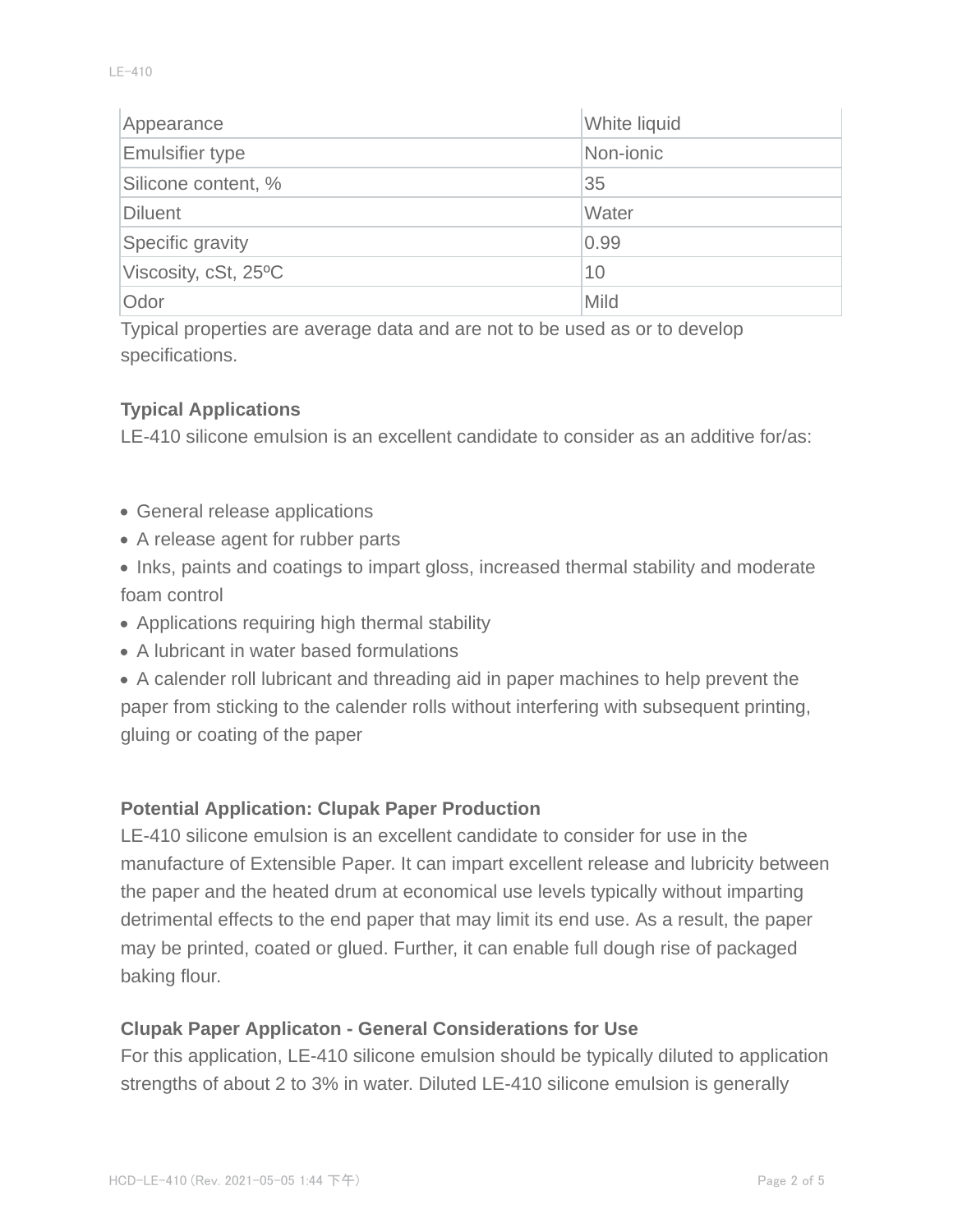stable for extended periods of time in a tank with mild stirring at temperatures below 65°C. A typical application strength dilution containing 3% LE-410 silicone emulsion (1.05% silicone actives) can be prepared by stirring as-received LE-410 silicone emulsion into water as follows:

| $\beta$ . | Litres of LE-410 silicone emulsion as received |
|-----------|------------------------------------------------|
| 97.0      | Litres water                                   |
| 100.0     | Litres total                                   |

LE-410 silicone emulsion may be handled in steel tanks and piping as with any aqueous system. Improved rust inhibition may be obtained by adding 50grs of sodium nitrite (NaNO<sub>2</sub>) to each 100 litres of diluted LE-410 silicone emulsion.

## **Regulatory Status**

LE-410 silicone emulsion meets the requirements of the following US FDA regulations:

- 21 CFR §176.170: (Components of paper and paperboard in contact with aqueous and fatty foods)
- 21 CFR §176.180: (Components of paper and paperboard in contact with dry food)
- 21 CFR §177.2800: (Textiles and textile fibers)

#### **Patent Status**

Nothing contained herein shall be construed to imply the nonexistence of any relevant patents or to constitute the permission, inducement or recommendation to practice any invention covered by any patent, without authority from the owner of the patent.

## **Product Safety, Handling and Storage**

Customers should review the latest Safety Data Sheet (SDS) and label for product safety information, safe handling instructions, personal protective equipment if necessary, emergency service contact information, and any special storage conditions required for safety. Momentive Performance Materials (MPM) maintains an aroundthe-clock emergency service for its products. SDS are available at www.momentive.com or, upon request, from any MPM representative. For product storage and handling procedures to maintain the product quality within our stated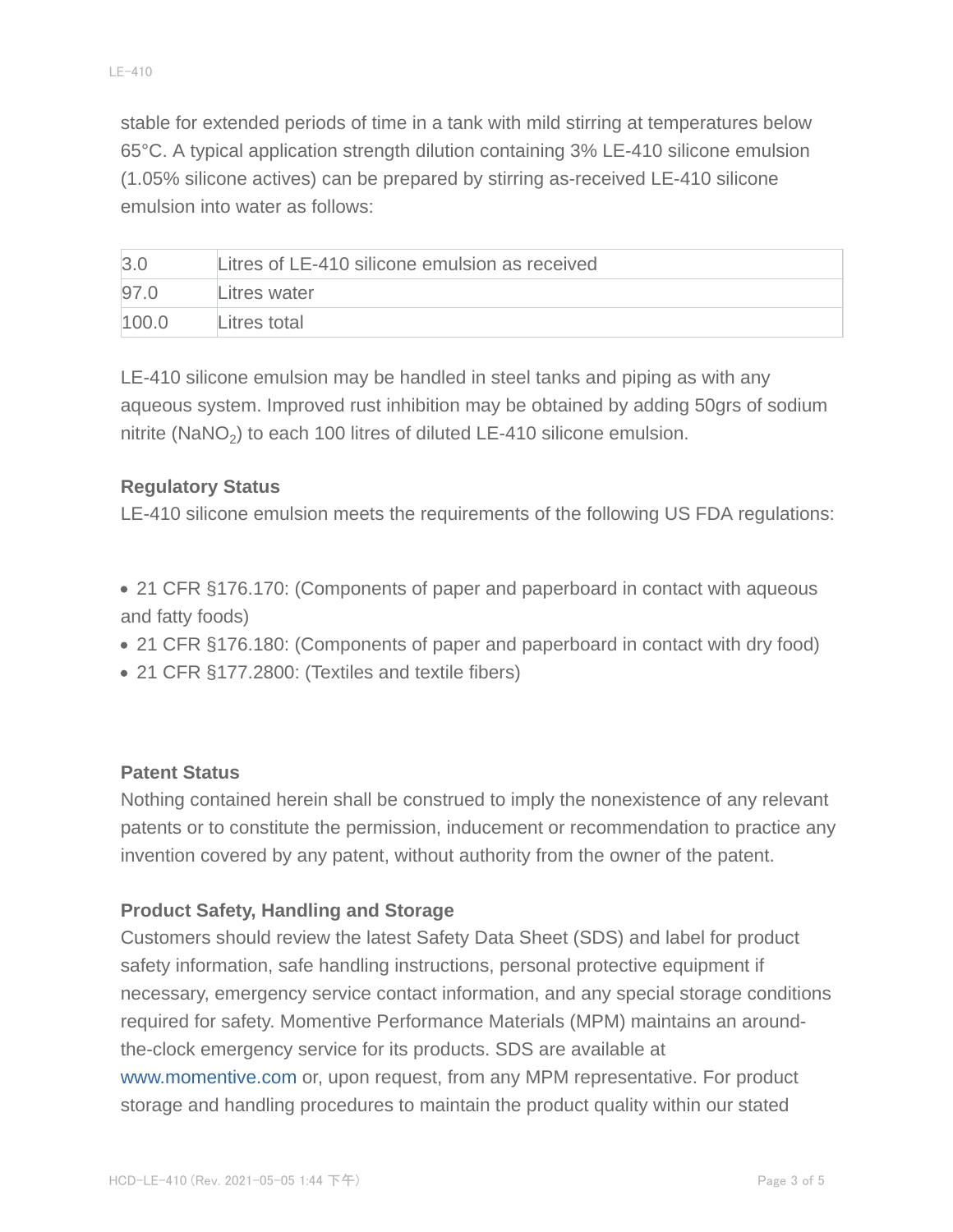specifications, please review Certificates of Analysis, which are available in the Order Center. Use of other materials in conjunction with MPM products (for example, primers) may require additional precautions. Please review and follow the safety information provided by the manufacturer of such other materials.

#### **Limitations**

Customers must evaluate Momentive Performance Materials products and make their own determination as to fitness of use in their particular applications.

# **Contact Information** Email commercial.services@momentive.com

#### **Telephone**

| <b>Americas</b>      | <b>Latin America</b> | <b>EMEAI- Europe, Middle</b><br>East, Africa & India | <b>ASIA PACIFIC</b> |
|----------------------|----------------------|------------------------------------------------------|---------------------|
| +1 800 295 2392      | <b>Brazil</b>        | <b>Europe</b>                                        | <b>China</b>        |
| Toll free*           | +55 11 4534 9650     | +390510924300                                        | 800 820 0202        |
| +704 805 6946        | Direct Number        | Direct number                                        | Toll free           |
| <b>Direct Number</b> |                      |                                                      | +86 21 3860 4892    |
|                      |                      |                                                      | Direct number       |
| *All American        | <b>Mexico</b>        | India, Middle East &                                 | Japan               |
| countries            | +52 55 2169 7670     | <b>Africa</b>                                        | +81 3 5544 3111     |
|                      | <b>Direct Number</b> | + 91 44 71212207                                     | Direct number       |
|                      |                      | Direct number*                                       |                     |
|                      |                      | *All Middle Eastern                                  | <b>Korea</b>        |
|                      |                      | countries, Africa, India,                            | +82 2 6201 4600     |

For literature and technical assistance, visit our website at: www.momentive.com

#### **DISCLAIMER:**